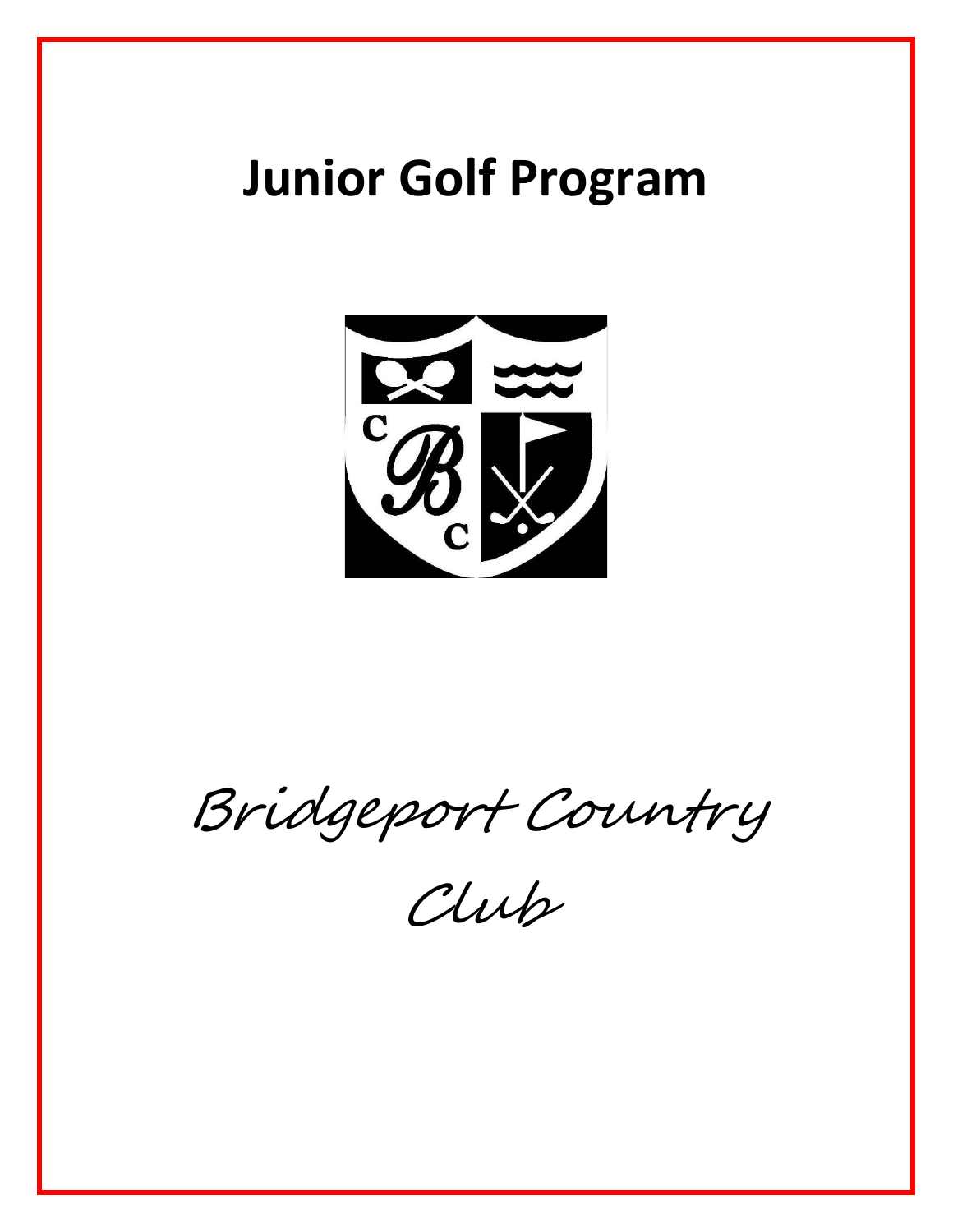

The primary mission of the Bridgeport Country Club Junior Golf Program is to provide youth the opportunity to learn and improve their game in a fun, positive and safe environment. The program will cater to individuals of all ability and skill levels and help aid each individual through both golf and personal development. This will be accomplished through numerous instructional activities offered by our PGA professional staff with the goal of creating lifelong golfers.

Outlined in this book will be details on the junior golf programs offered including junior golf level criteria, junior golf clinics, club and local tournament schedules, club policies for junior golf course access, dress code and testing information.

Please don't hesitate to ask with any questions.

Thank you,

Bridgeport Country Club Golf Staff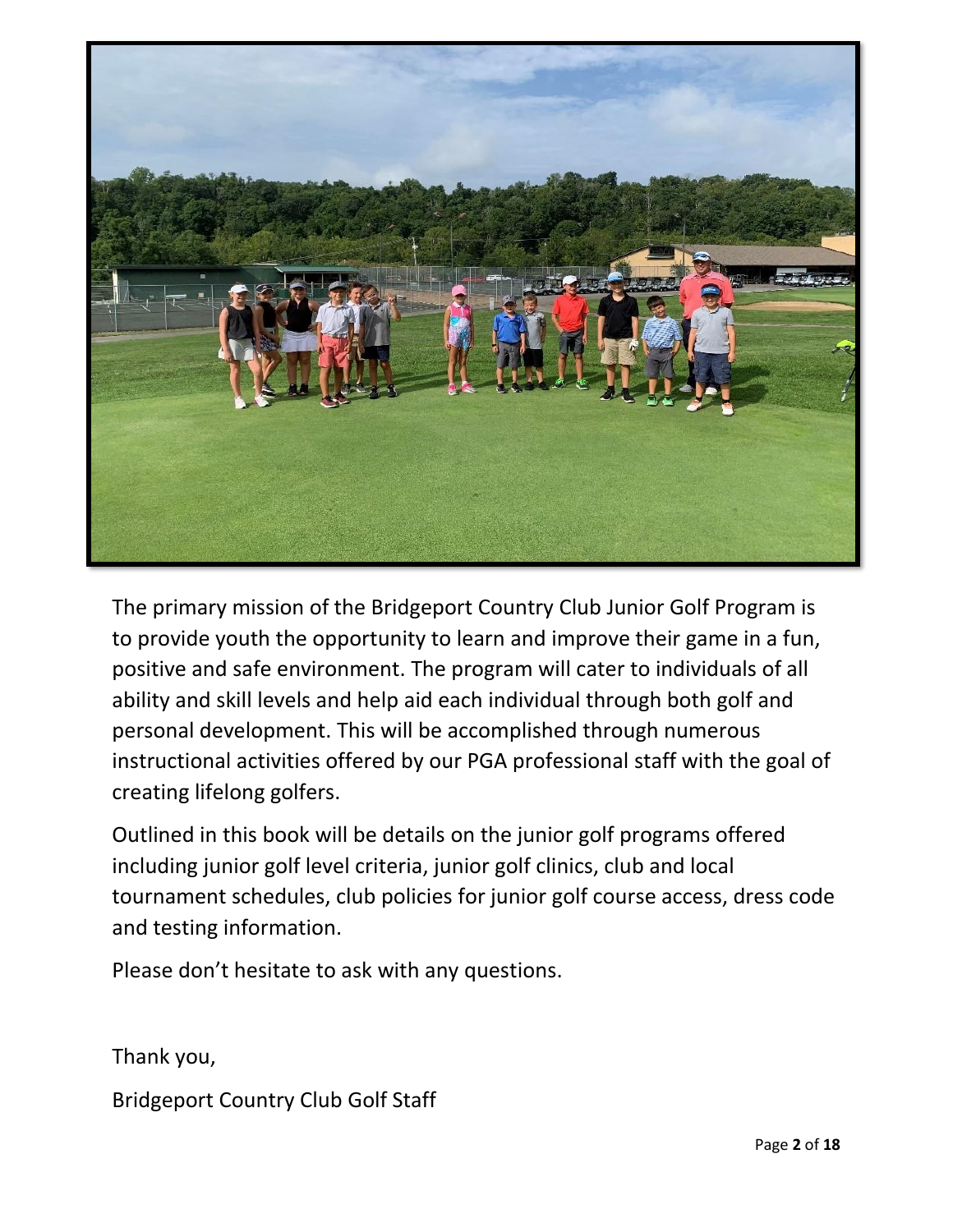## **Table of Contents**

| <b>BCC Golf Staff</b>                    | 4              |
|------------------------------------------|----------------|
| Dress Code                               | 5              |
| <b>Golf Course Rules and Regulations</b> | 6              |
| <b>Calendar of Events</b>                | $\overline{7}$ |
| <b>Junior Golf Levels</b>                | 8              |
| <b>Junior Golf Level Chart</b>           | 9              |
| Junior Golf Level Criteria               | $10 - 15$      |
| <b>PGA Junior League</b>                 | 16             |
| <b>Junior Golf Registration Form</b>     | 17             |
| <b>Callaway Junior Tour</b>              | 18             |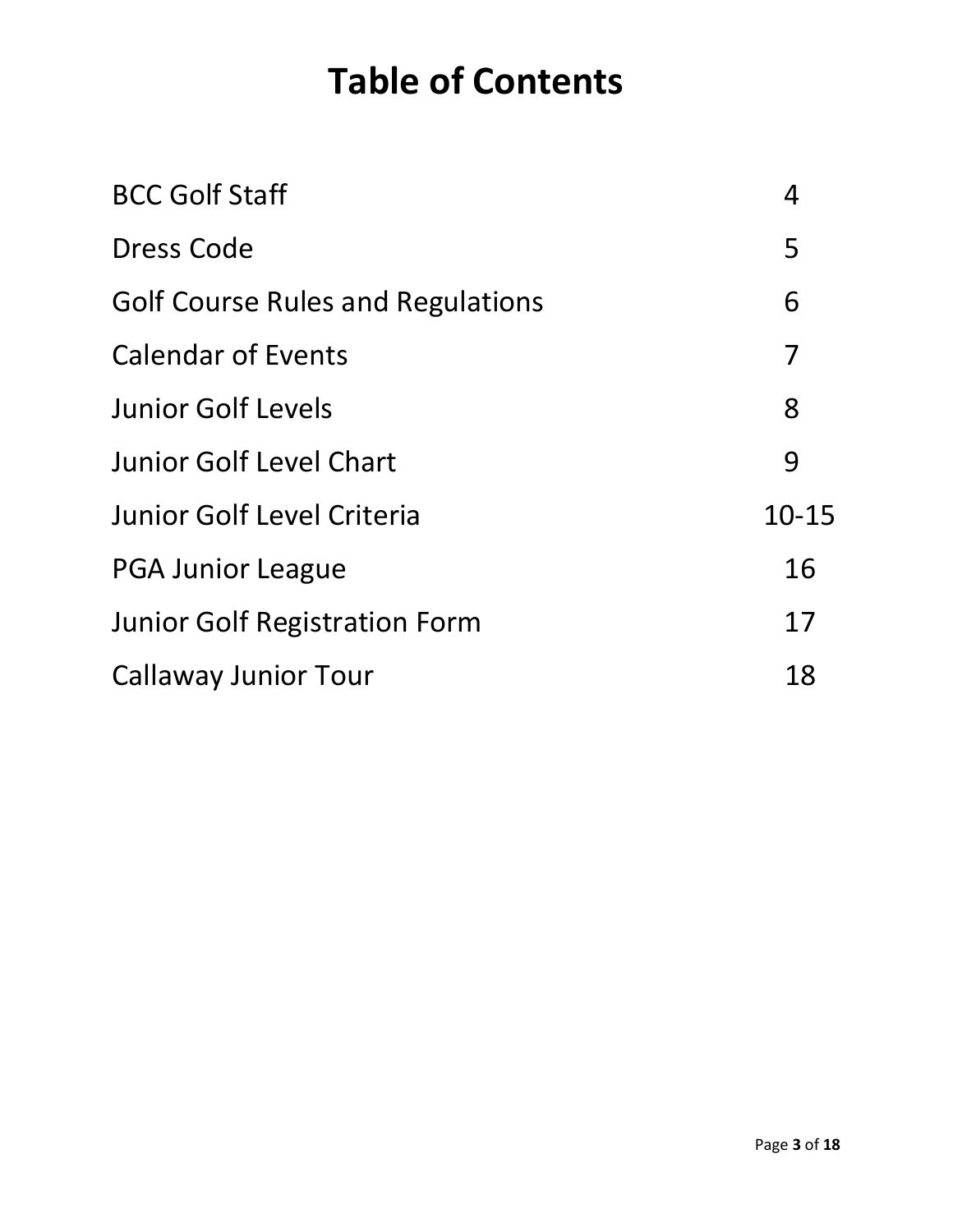### **Bridgeport Country Club Golf Staff**



**Michael Gervais, PGA** Email: [Mgervaispga@gmail.com](mailto:Mgervaispga@gmail.com) Favorite Part of the Game: Wedge Play Favorite Golfer: Justin Thomas



**Randy Hernly, PGA** Email: [Randyohernly@gmail.com](mailto:Randyohernly@gmail.com) Favorite Part of the Game: Short Game Favorite Golfer: Arnold Palmer



#### **Anthony Burnside**

 Email: Aburnside2@hotmail.com Favorite Part of the Game: Short Game Favorite Golfer: Jack Nicklaus

### **CONTACT INFORMATION**

Clubhouse- (304) 842-3111 ext. 3 Golf Shop (304) 842-3111 ext. 4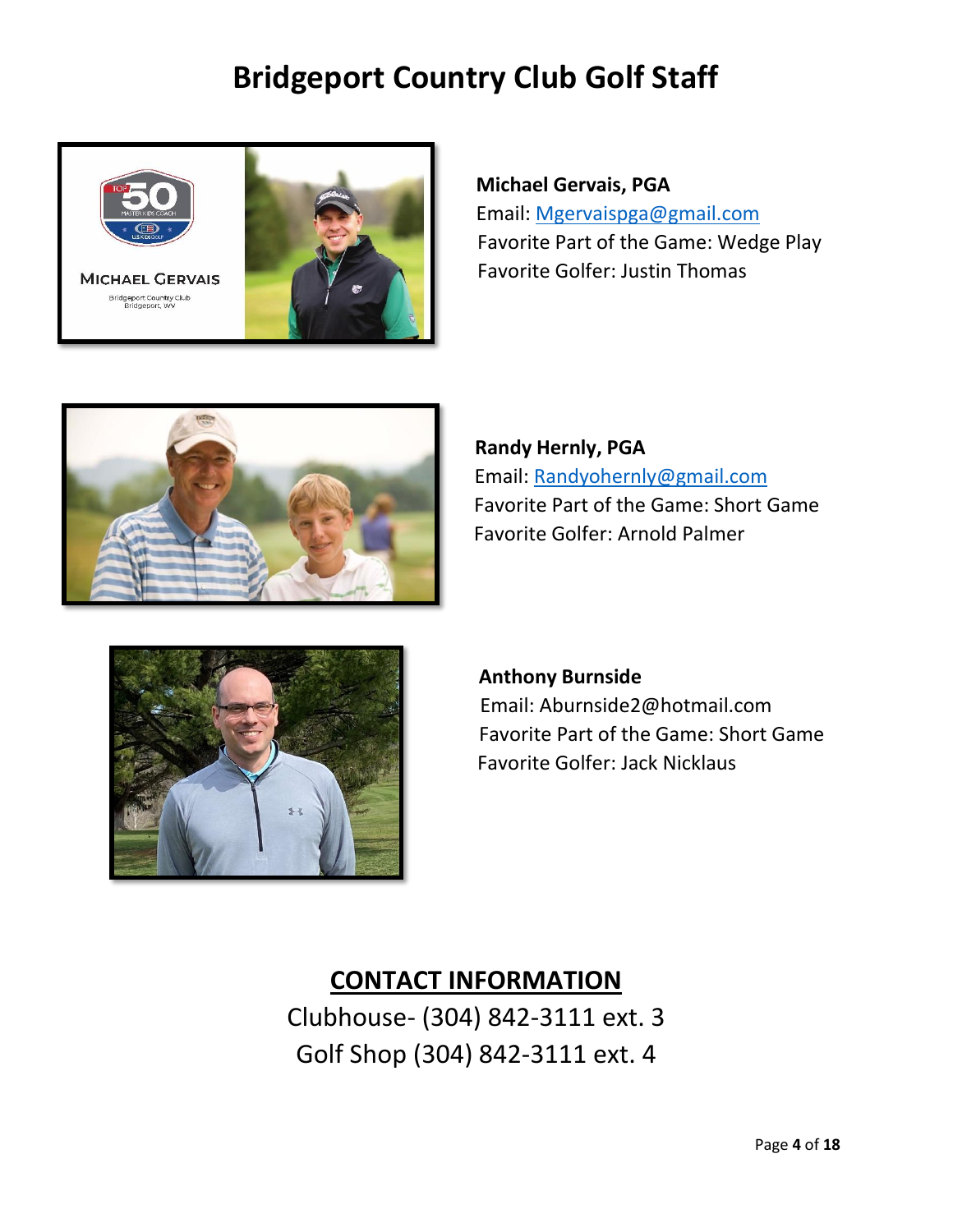## **DRESS CODE**

Good taste in selection of golf attire is expected at all times. Blue jeans, dungarees, cut-offs, swimsuits, tank tops, etc. are not permitted on the practice tee, putting green or golf course.

Boys: Shirts with collar and golf slacks or mid-thigh golf shorts are considered appropriate attire. Hats must be worn in the forward-facing position.

Girls: Appropriate tops, slacks, Bermuda shorts and golf skirts at least mid-thigh in length are appropriate for girls



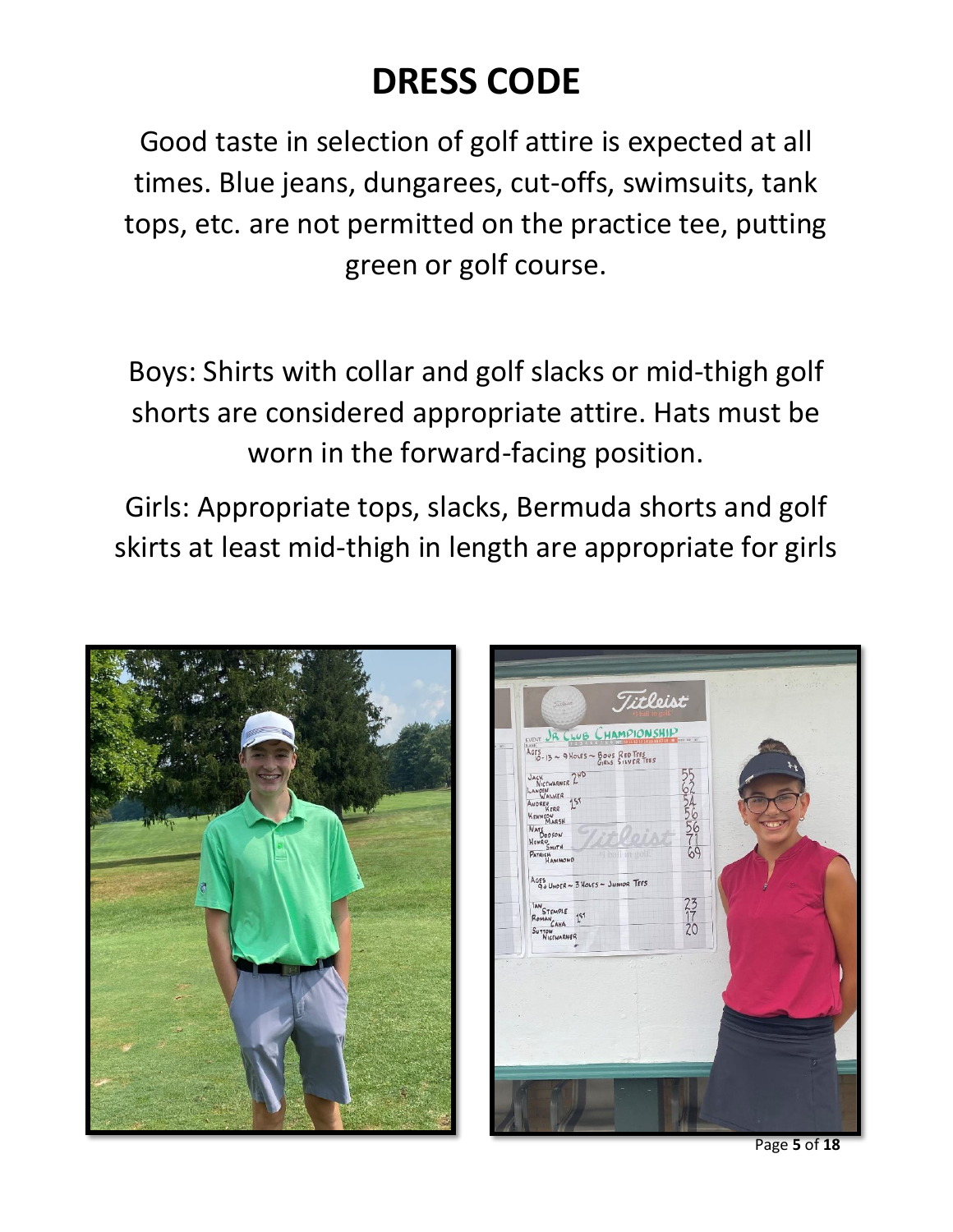### **Golf Course Rules and Regulations**

**Driving Range/Practice Areas:** Chipping on lower green is acceptable for short chips only. Longer pitch shots are allowed on upper practice green. Driving range balls are available in the golf shop. Junior golfers are permitted to utilize the practice facilities on a space available basis. Juniors should yield practice space to adult members and guests when space is limited.

**Play Guidelines:** A junior member under the age of 16 may play anytime except during the hours of 8:00am-10:00am during Saturdays, Sundays and Holidays or Tuesday's between 9:00am-10:00am (Ladies' Day).

**Junior Guests:** Any junior bringing a guest must register them in the golf shop prior to play or practicing. Guest names must be provided and how appropriate fees will be handled.

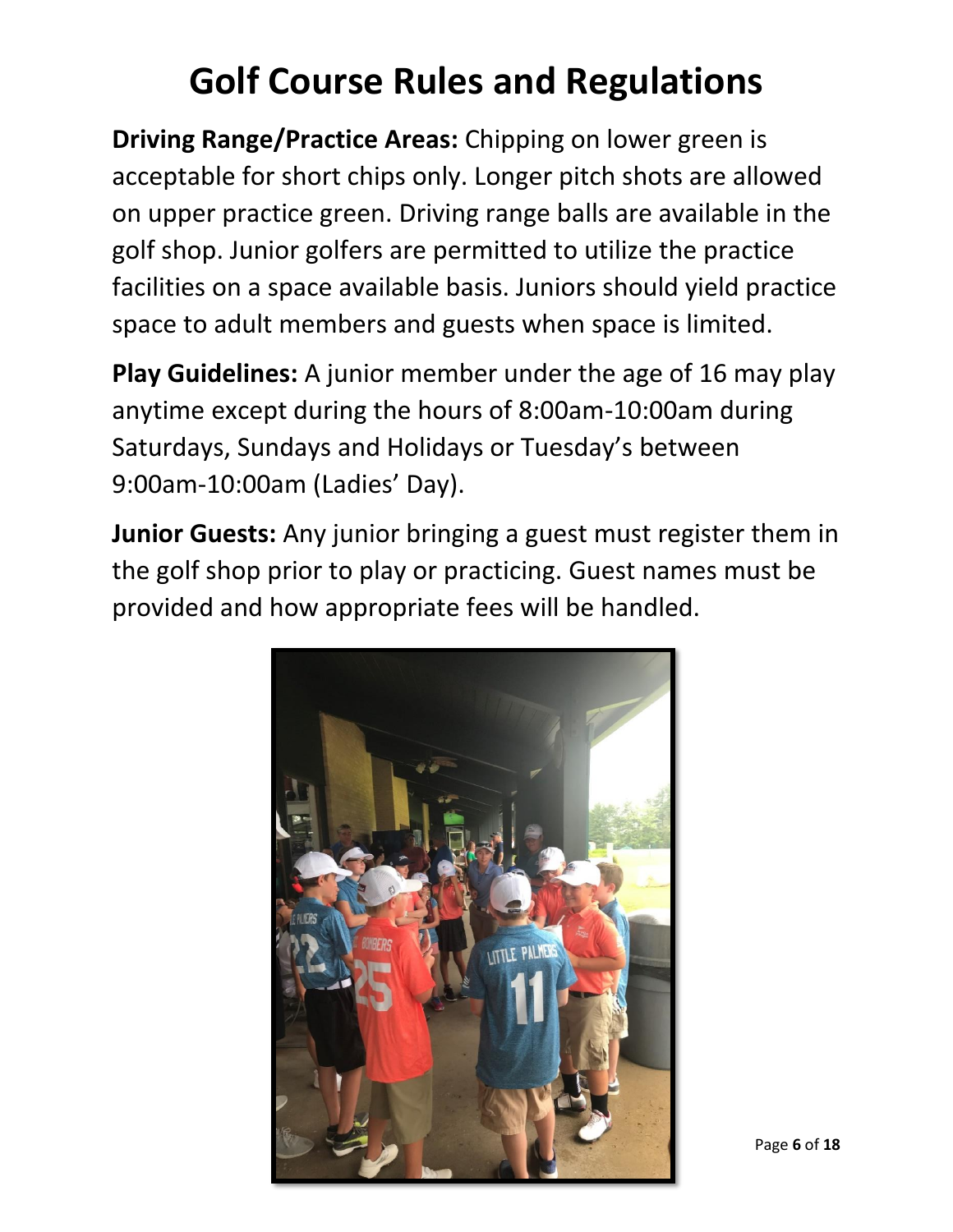### **CALENDAR OF EVENTS**

April 5<sup>th</sup>- Junior Golf Clinics April 12<sup>th</sup>- Junior Golf Clinics April 19<sup>th</sup>- Junior Golf Clinics April 23<sup>rd</sup>- PGA Junior League Begins April 26<sup>th</sup>- Junior Golf Clinics May 3<sup>rd</sup>- Junior Golf Clinics June 29th - Summer Junior Golf Camp #1 June 30<sup>th</sup>- Summer Junior Golf Camp #1 July 1st - Summer Junior Golf Camp #1 July 20<sup>th</sup>- Summer Junior Golf Camp #2 July 21<sup>st</sup>- Summer Junior Golf Camp #2 July 22<sup>nd</sup>- Summer Junior Golf Camp #2 July 23rd - BCC Parent-Child August 6<sup>th</sup>- Junior Golf Party/Drive, Chip and Putt Competition August 7<sup>th</sup>- Junior Club Championship

\*\*Contact Mike for PGA Junior League Practices/Matches Schedule\*\*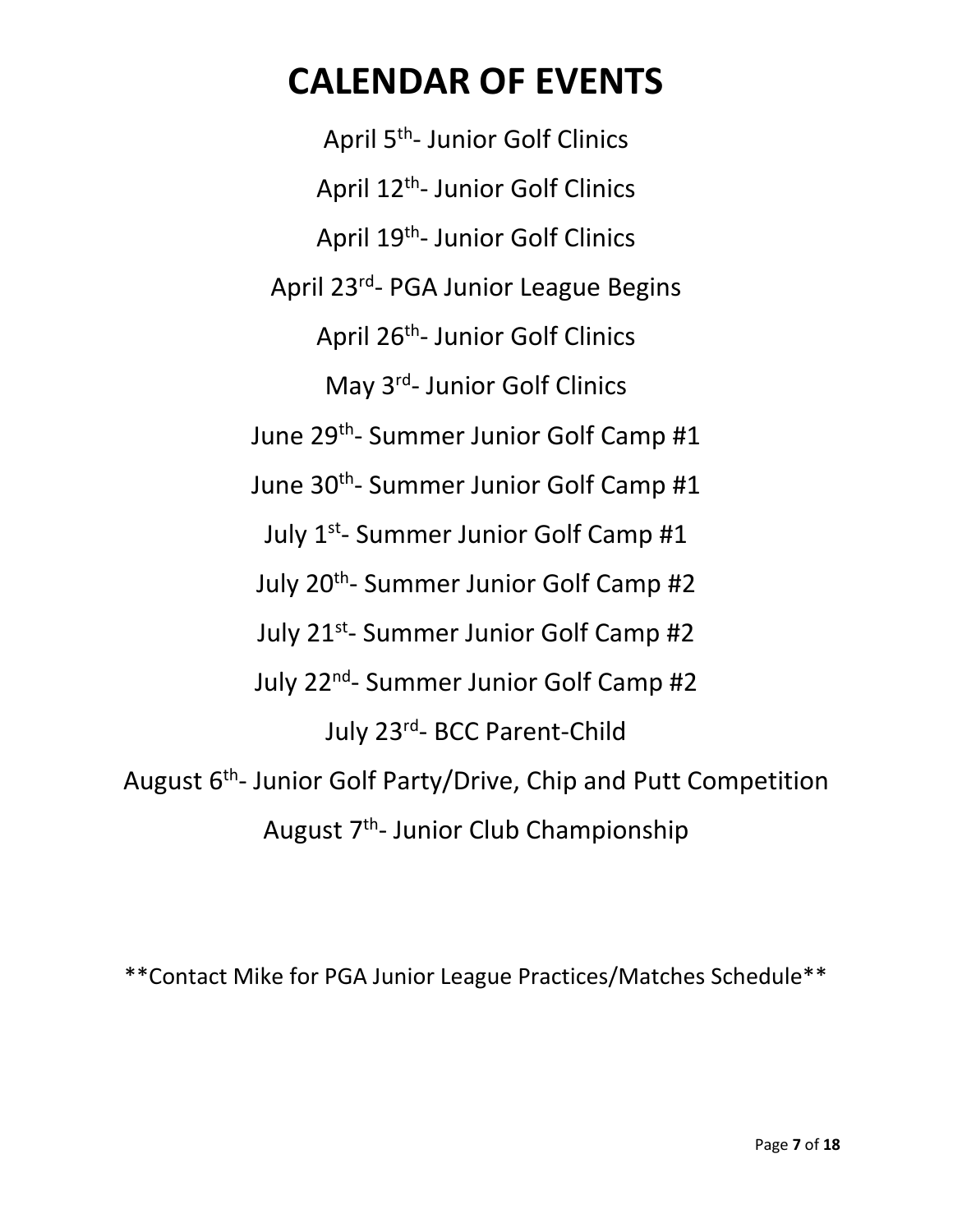## **JUNIOR GOLF LEVELS**

The professional staff has created a six-level system for junior golfers at the club to track their progress as well as give each player goals to work toward each season. This has been developed in conjunction with the U.S. Kids Golf Player Pathway and PGA.Coach stages. Once a junior golfer signs-up they will start in Level One- Yellow and begin the process to complete the level criteria. While going through each level, their progress will be tracked in a binder in the golf shop. After successfully completing all of the required tasks and passing each test in a level, they will receive a sticker to place on their golf bag tag indicating level completion.

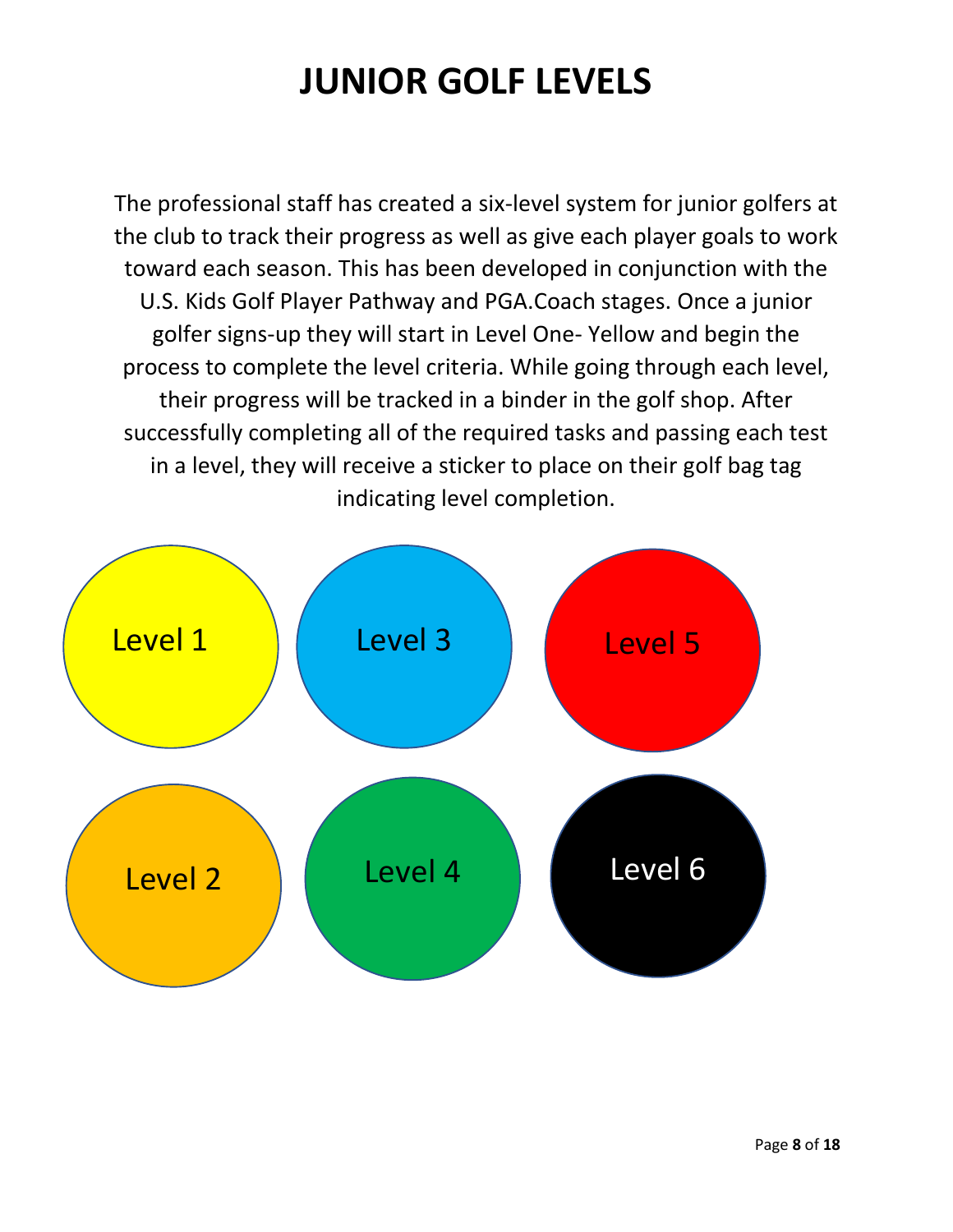**PLAY**: Each level will require a certain number of times a junior golfer must play. These can be with parents, other juniors, or occur during a junior program.

**PRACTICE:** Each level will require participants to practice, with the number of times and duration increasing during the program.

**INSTRUCTION:** The Junior Golf Academy, summer junior program, private instruction as well as group instruction will all count toward meeting each level's criteria. The professional staff will record any instruction participation.

**SKILLS TEST**: Both short and long game tests will be given to measure progress during each level. These will be administered by the professional staff and passing dates to be recorded for each player. The specifics of each test will be outlined in this directory.

**RULES/ETIQUETTE TEST:** It is important that each player be aware of common rules and etiquette which is why each player will be required to pass a progressively harder test each level. This will help prepare our junior golfers to have the best experience while playing at the club and in tournaments.

**TEE YARDAGE/TARGET SCORE:** Each respective level is assigned a target score and a yardage or tee color to play from.

**GENERAL AGE:** This is simply a guideline, as students can go at their own pace depending on time and interest level.

**Club Events:** A junior golfer in or past Level 6 may participate in Club events in which wagering is not involved (For example, Member-Guest)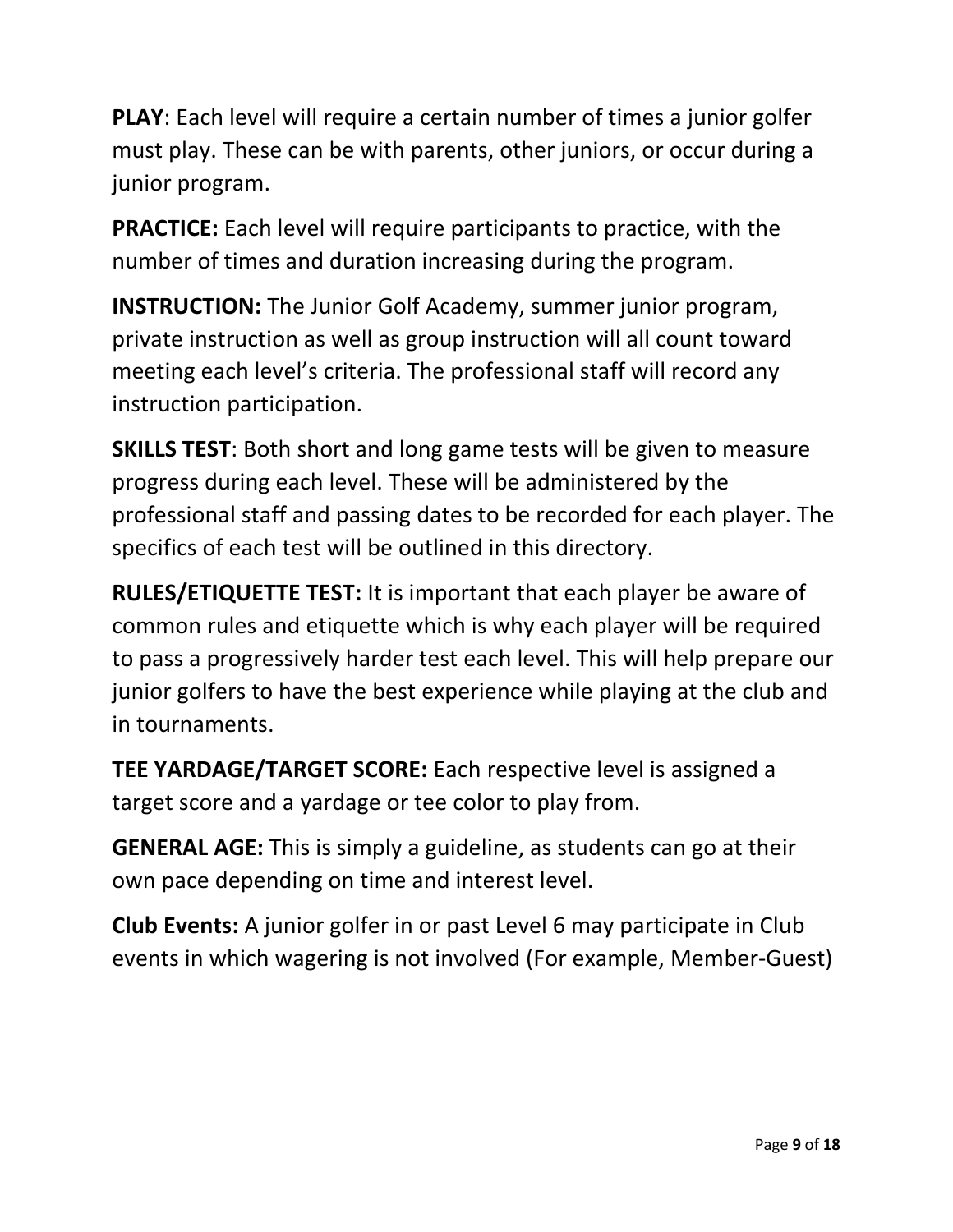## **Level 1- Yellow**

**Play:** 3 holes from 125 yards a minimum of 7 times

**Practice:** required to practice for thirty minutes 6 times

**Instruction:** participate in 4 instructional sessions

#### **Short Game Test:**

Putting: 5 holes, 15 feet each- score 14 or better

Wedge Play: 2 out of 5 in air and on green with hole at least 5

yards from green

#### **Long Game Test:**

3 out of 5 drives must travel 60 yards

**Rules/Etiquette Test:** 7/10 to pass

**Tee Yardage:** 125 yards middle of fairway

**Target Score:** 20 or better for 3 Holes

**General Age:** 6 to 8

| Play $\bigcap ( ) ( ) ( ) ( ) ( ) ( )$       |  |
|----------------------------------------------|--|
| <b>Practice</b> $( )()()()()()$              |  |
| Instruction $\bigcirc$ $\bigcirc$ $\bigcirc$ |  |
| <b>Short Game Test</b> ()                    |  |
| Long Game Test ()                            |  |
| Rules/Etiquette Test $\bigcirc$              |  |
| <b>Target Score</b>                          |  |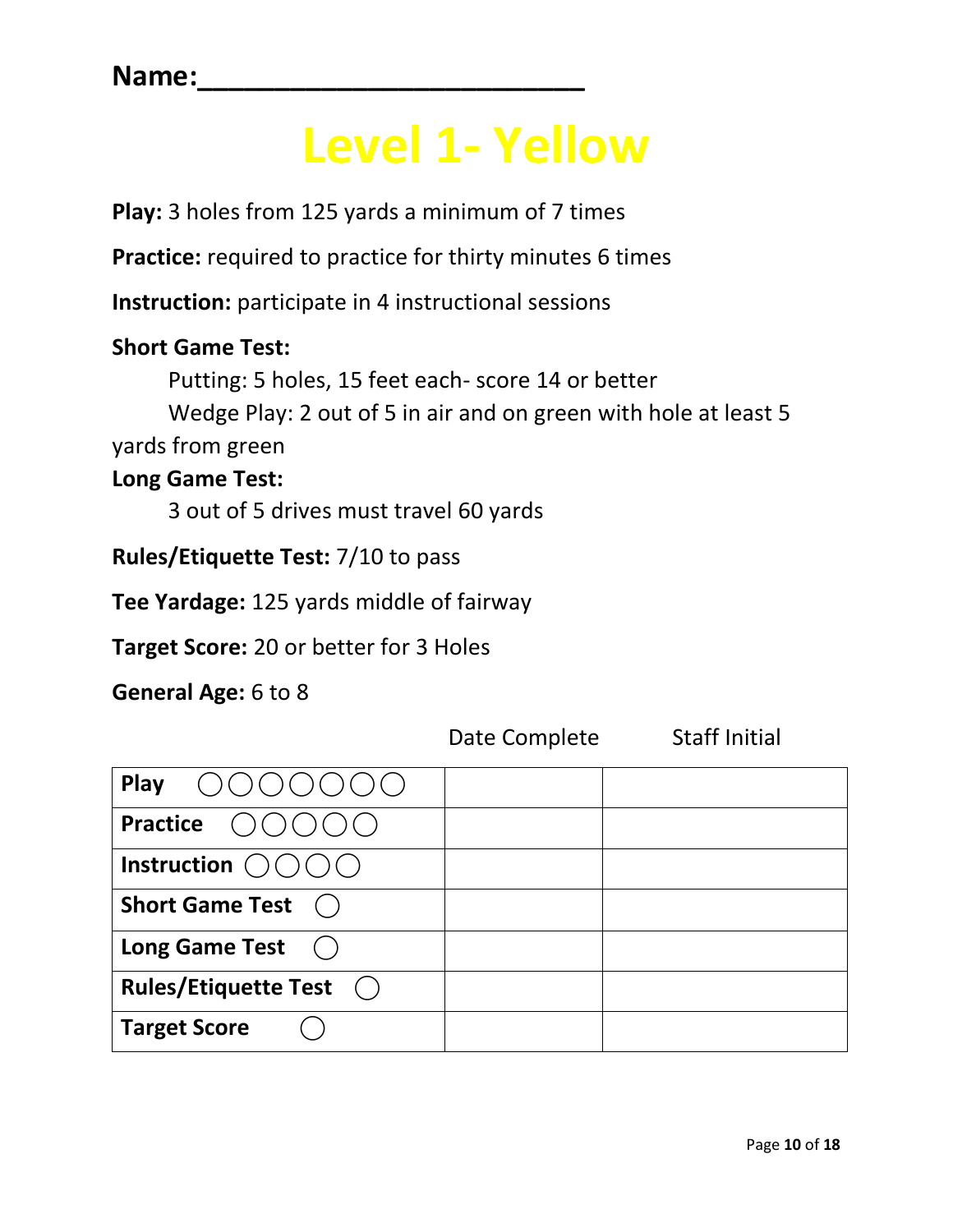# **Level 2-Orange**

**Play:** 5 holes from 150 yards a minimum of 8 times

**Practice:** required to practice for thirty minutes 7 times

**Instruction:** participate in 5 instructional sessions

### **Short Game Test:**

Putting: 9 holes, 15 feet each- score 20 or better Wedge Play: 5 out of 9 in air and on green, 10 yards from green Bunker: 2 out of 5 in the air and on the green

### **Long Game Test:**

3 out of 5 drives must travel 100 yards (boys) 85 yards (girls) **Rules/Etiquette Test:** 9/12 to pass

**Tee Yardage:** 150 yards middle of fairway

**Target Score:** 26 or better for 5 Holes

**General Age:** 8 to 11

**Play** ◯◯◯◯◯◯◯ **Practice Instruction**  $\bigcirc$   $\bigcirc$   $\bigcirc$   $\bigcirc$ **Short Game Test** Long Game Test **Rules/Etiquette Test ⃝ Target Score**  $\bigcirc$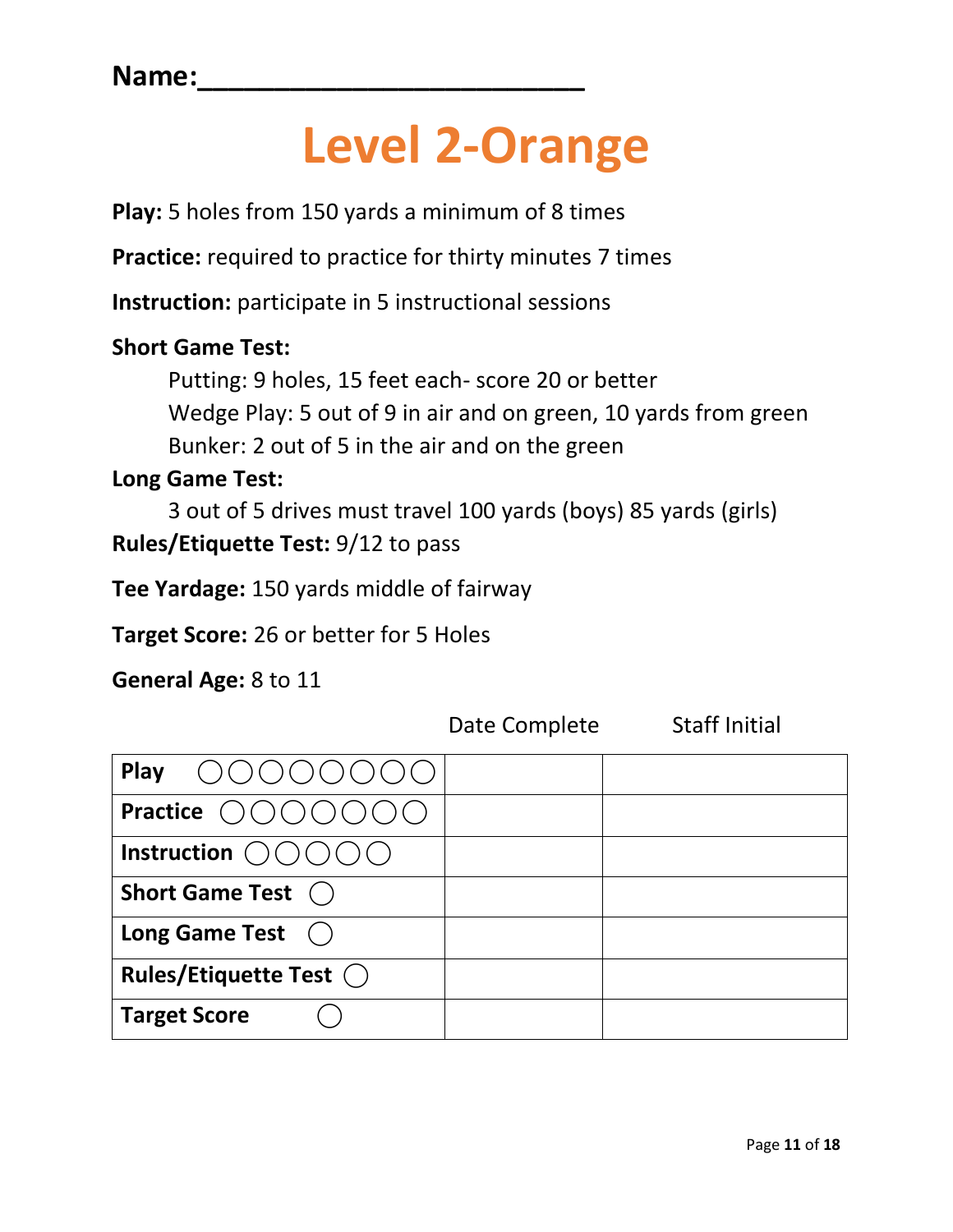## **Level 3-Blue**

**Play:** 9 holes a minimum of 12 times

**Practice:** 10 times for a minimum of 30 minutes

**Instruction:** 8 instructional sessions

#### **Short Game Test:**

Putting: 12 holes, 20 feet each, score 26 or better/ make 5 3ft. putts in a row Wedge Play: 7 out of 9 in the air and on the green from 20 yards, and 3 out of 6 over bunker and on green

Bunker: 5 out of 9 in the air and on the green

#### **Long Game Test:**

7 out of 10 tee shots must travel 150 yards (boys)/110 yards (girls) **Rules/Etiquette Test:** 11/14 to pass

**Tee Yardage:** Red/Silver

**Target Score:** 54 or better

**General Age:** 9 to 12

| Play 0000000000                                                                            |  |
|--------------------------------------------------------------------------------------------|--|
| Practice $\bigcap \bigcap \bigcap \bigcap \bigcap \bigcap \bigcap \bigcap \bigcap \bigcap$ |  |
| Instruction $\bigcirc$ $\bigcirc$ $\bigcirc$ $\bigcirc$ $\bigcirc$ $\bigcirc$ $\bigcirc$   |  |
| <b>Short Game Test</b> ()                                                                  |  |
| Long Game Test $()$                                                                        |  |
| Rules/Etiquette Test $\bigcap$                                                             |  |
| <b>Target Score</b>                                                                        |  |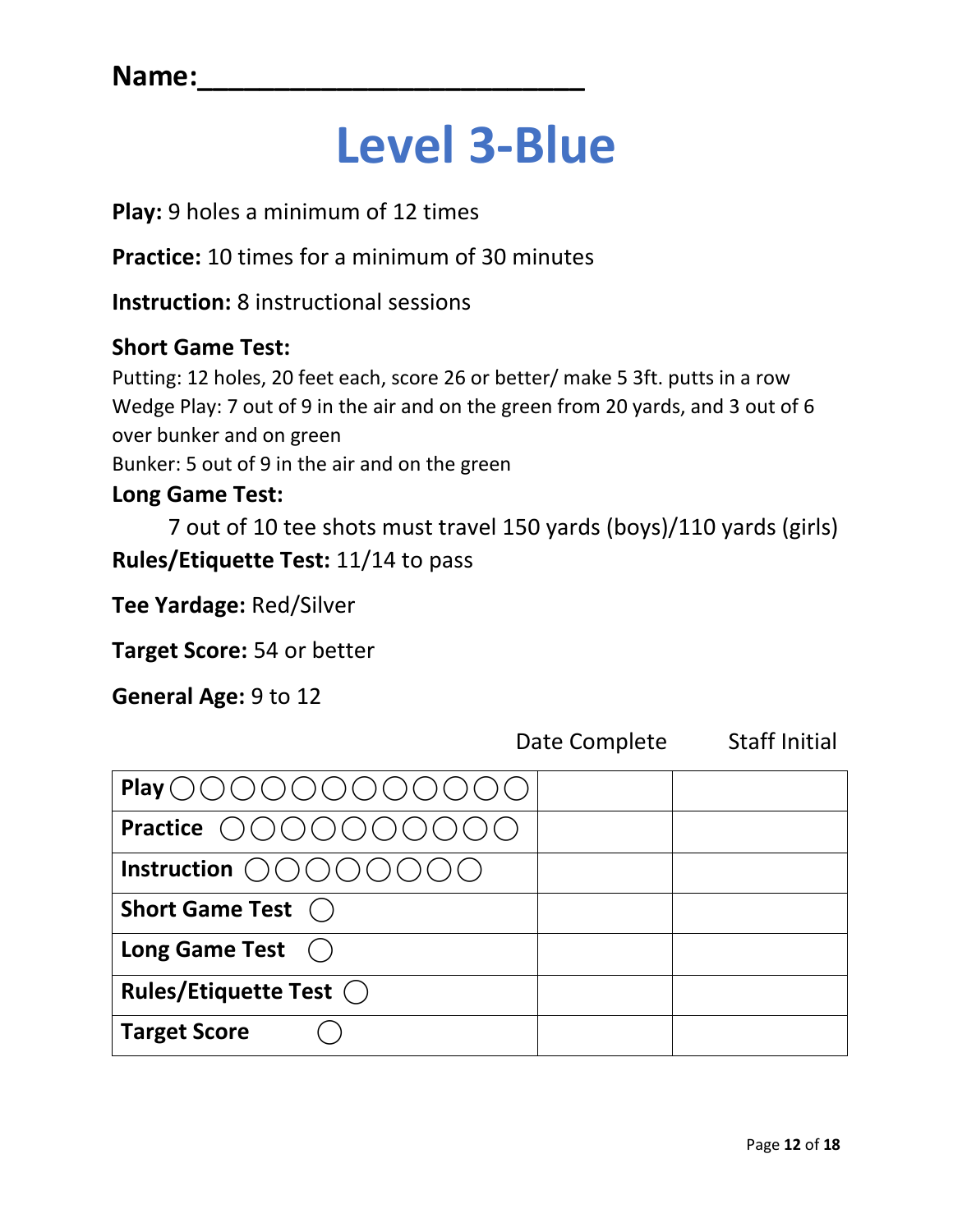## **Level 4-Green**

**Play:** 9 holes a minimum of 15 times

**Practice:** 12 times for a minimum of 45 minutes

**Instruction:** 10 instructional sessions

### **Short Game Test:**

Putting: 18 holes, 20 feet each, score 36 or better/ make 10 3ft. putts in a row Wedge Play: 7 out of 10 in the air and on the green from 30 yards, and 6 out of 10 over bunker and on green

Bunker: 6 out of 10 in the air and on the green

### **Long Game Test:**

7 out of 10 tee shots must travel 175 yards (boys)/125 yards (girls) **Rules/Etiquette Test:** 11/14 to pass

**Tee Yardage:** Gold (Boys) Red (Girls) **Target Score:** 50 **General Age:** 11 to 14

| Play $\bigcirc$ $\bigcirc$                                                                                |  |
|-----------------------------------------------------------------------------------------------------------|--|
|                                                                                                           |  |
| <b>Practice</b> $\bigcap \bigcap \bigcap \bigcap \bigcap \bigcap \bigcap \bigcap \bigcap \bigcap \bigcap$ |  |
| Instruction $\bigcap$<br>( ) ( ) ( ) ( ) ( ) ( ) ( ) ( ) ( )                                              |  |
| <b>Short Game Test</b> (                                                                                  |  |
| Long Game Test ()                                                                                         |  |
| Rules/Etiquette Test $\bigcirc$                                                                           |  |
| <b>Target Score</b>                                                                                       |  |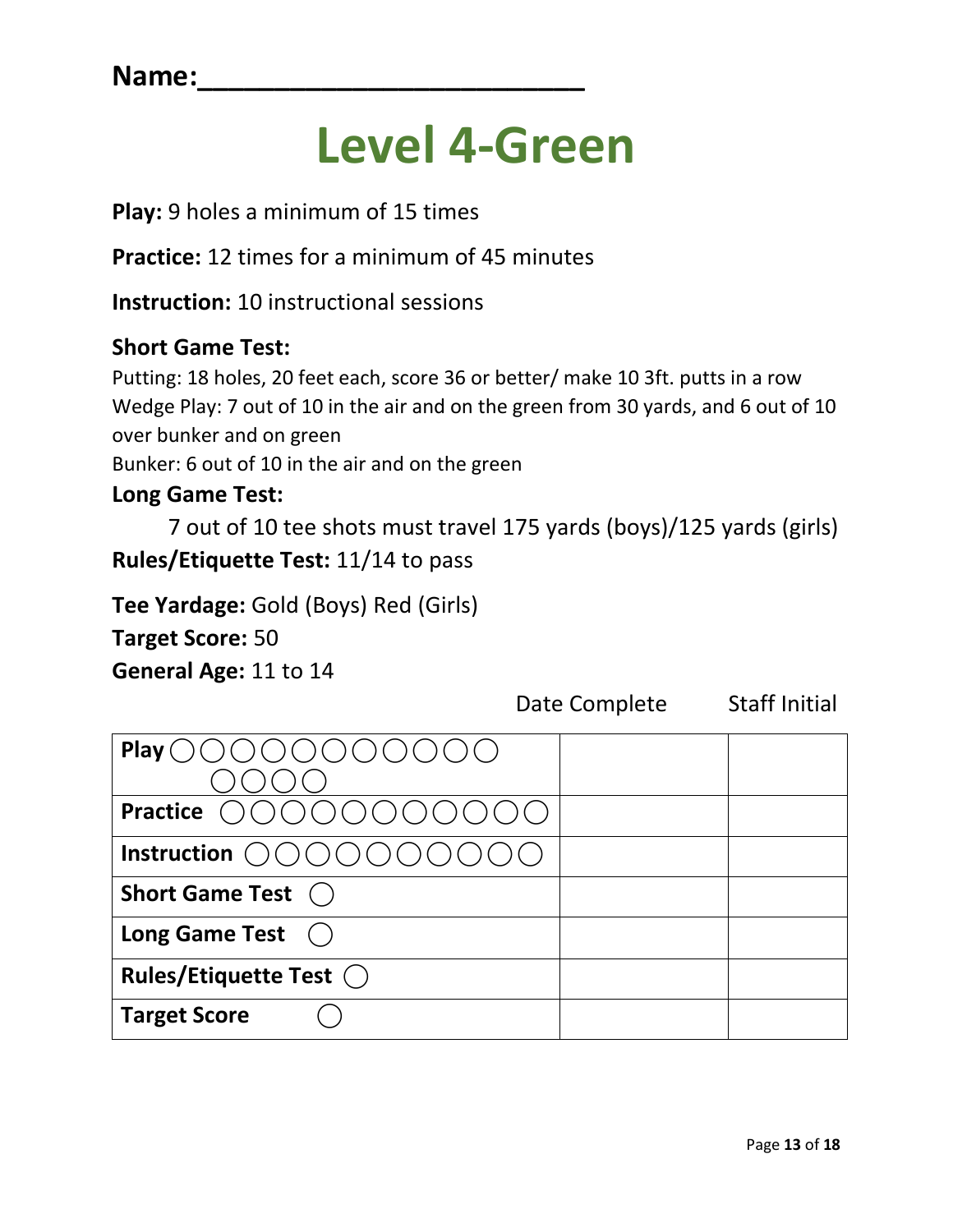# **Level 5-Red**

**Play:** 18 holes a minimum of 20 times **Practice:** 20 times for at least an hour **Instruction:** 12 instructional sessions **Short Game Test:** Putting: 7/10 8 ft. putts, 12 3ft putts in a row Wedge Play: 11 out of 15 in the air and on the green from 45 yards, 10 out of 15 over bunker on the green Bunker: 7 out of 10 in the air and on the green **Long Game Test:**

11 out of 15 tee shots must travel 200 yards (boys)/150 yards (girls) **Rules/Etiquette Test:** 15/20 to pass

**Tee Yardage:** White (Boys) Red (Girls)

**Target Score:** 90 or better

**General Age:** 12 to 15

|                                 | Date Complete | <b>Staff Initial</b> |
|---------------------------------|---------------|----------------------|
| Play (                          |               |                      |
|                                 |               |                      |
| <b>Practice</b>                 |               |                      |
|                                 |               |                      |
| Instruction                     |               |                      |
|                                 |               |                      |
| <b>Short Game Test</b>          |               |                      |
| <b>Long Game Test</b>           |               |                      |
| Rules/Etiquette Test $\bigcirc$ |               |                      |
| <b>Target Score</b>             |               |                      |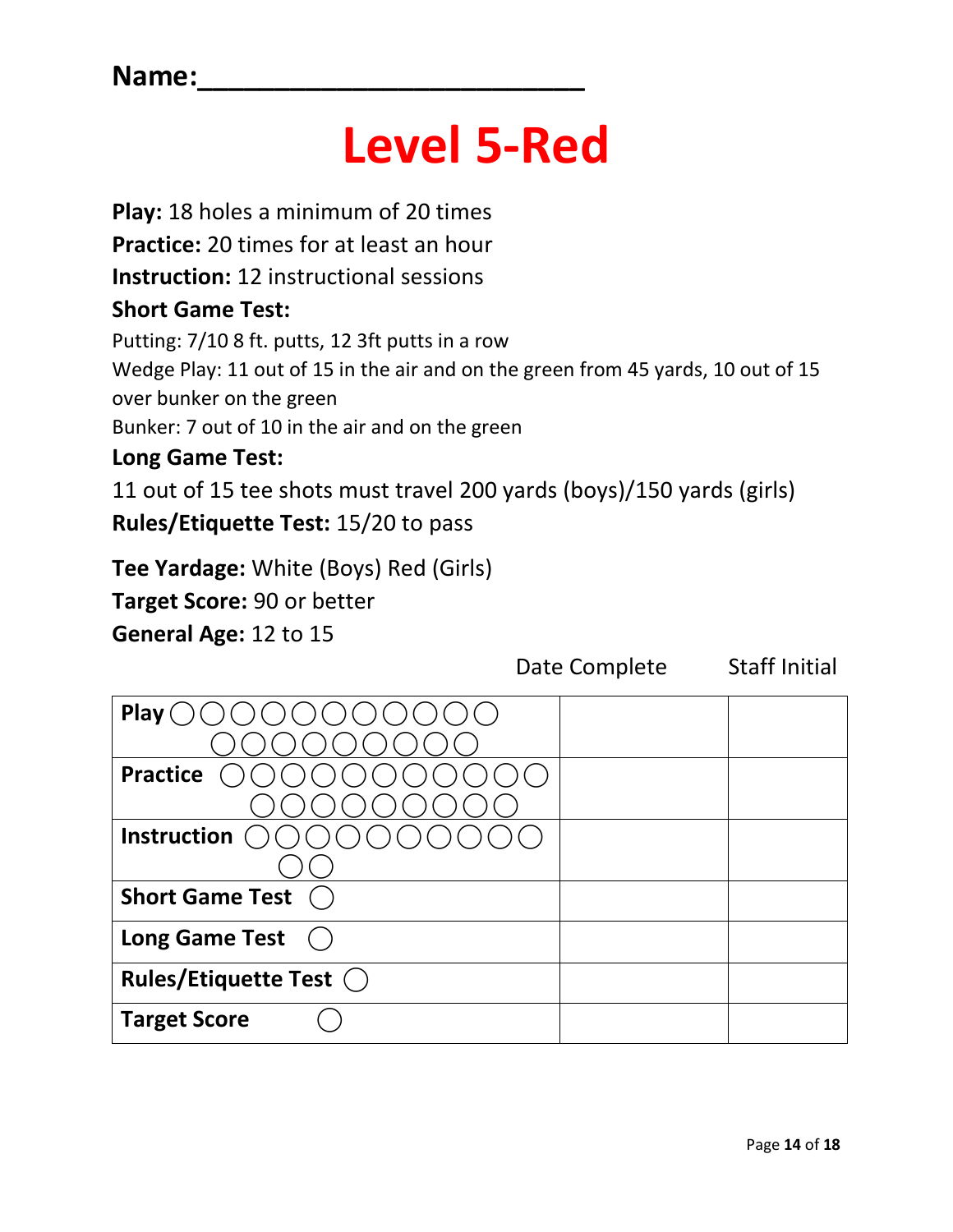# **Level 6- Black**

**Play:** 18 holes a minimum of 25 times

**Practice:** 25 times for at least an hour

**Instruction:** 12 instructional sessions

### **Short Game Test:**

Putting: 8/10 8 ft. putts, 12 3ft putts in a row

Wedge Play: 17 out of 20 in the air and on the green from 60 yards, 15 out of 20 over bunker on the green

Bunker: 8 out of 10 in the air and on the green

### **Long Game Test:**

11 out of 15 tee shots must travel 225 yards (boys)/150 yards (girls) **Rules/Etiquette Test:** 20/25 to pass

**Tee Yardage:** Blue (Boys) Red (Girls) **Target Score:** Tournament 100/90/80/70 **General Age:** 15+

Date Complete Staff Initial **Play** ( ) 000000000000 **Practice**  ⃝ ⃝ ⃝ ⃝ ⃝ ⃝ ⃝ ⃝ ⃝ ⃝ ⃝ ⃝ ⃝ ⃝ **Instruction ⃝ ⃝ Short Game Test Long Game Test Rules/Etiquette Test ⃝ Target Score**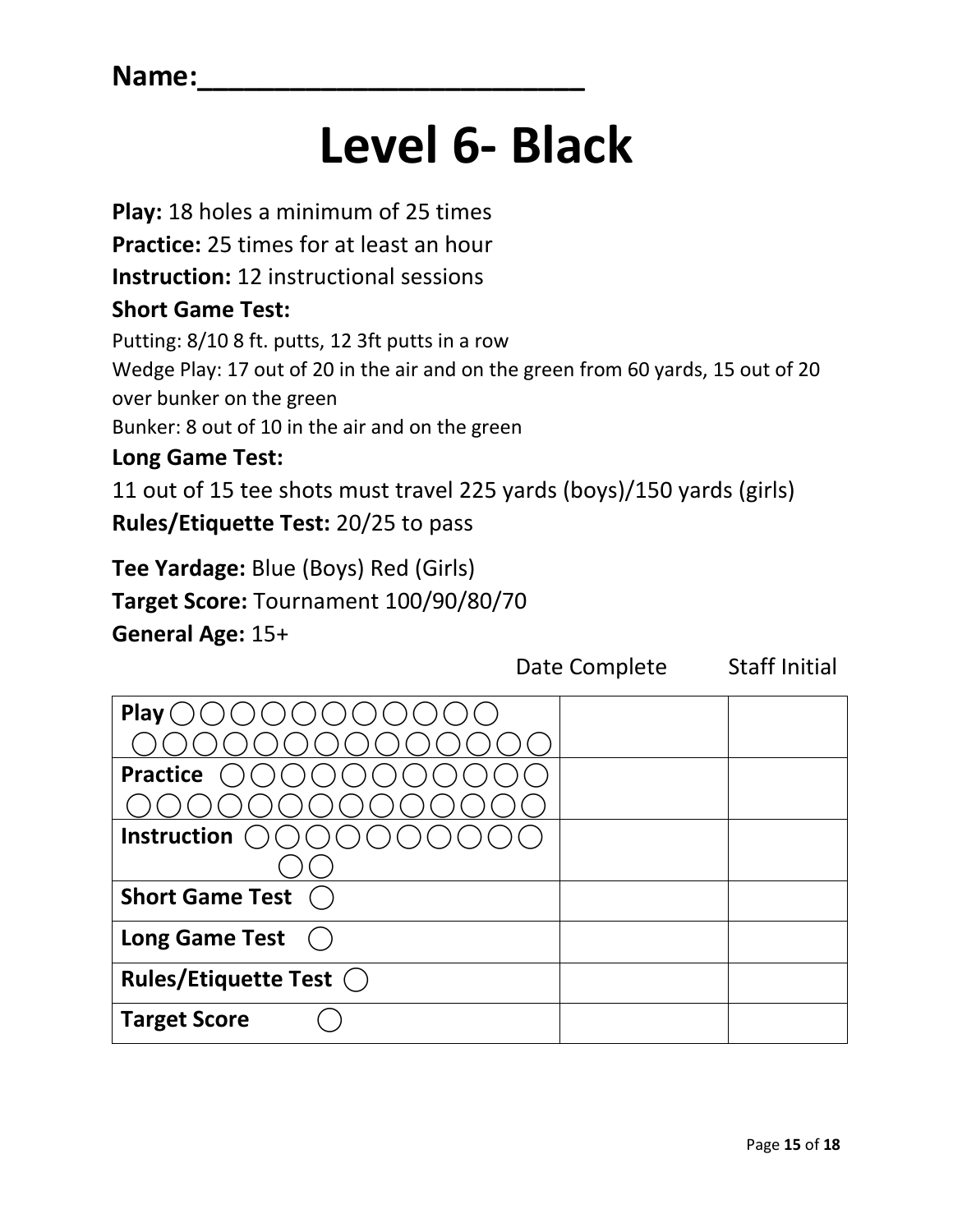### **BCC Bombers- PGA Jr. League**

**Goal:** The goal of the PGA Junior League is for participants to have fun and learn the game of golf in a competitive environment. Juniors will learn basic etiquette and rules through play on the golf course.

**Format:** Each game consists of 2 teams each fielding at least 8 players broken into groups of 2, playing a 2-person match play (scramble format) vs a similar pairing from opposing team.

Each match is **9-holes in length broken into 3-hole segments called flags**. There are **3 flags per match** each worth one point.

**For example**: There are 12 points available in each game. The team with the most points wins the match.

**Requirements:** Must be able to walk and carry clubs for 9 holes. Be in or past Level 2 in BCC level system.

**AGES: 13 and under team** (Must not turn 14 before August 1<sup>st</sup>) **14- 17 year old team**

**Registration:** Please contact Mike for more information.

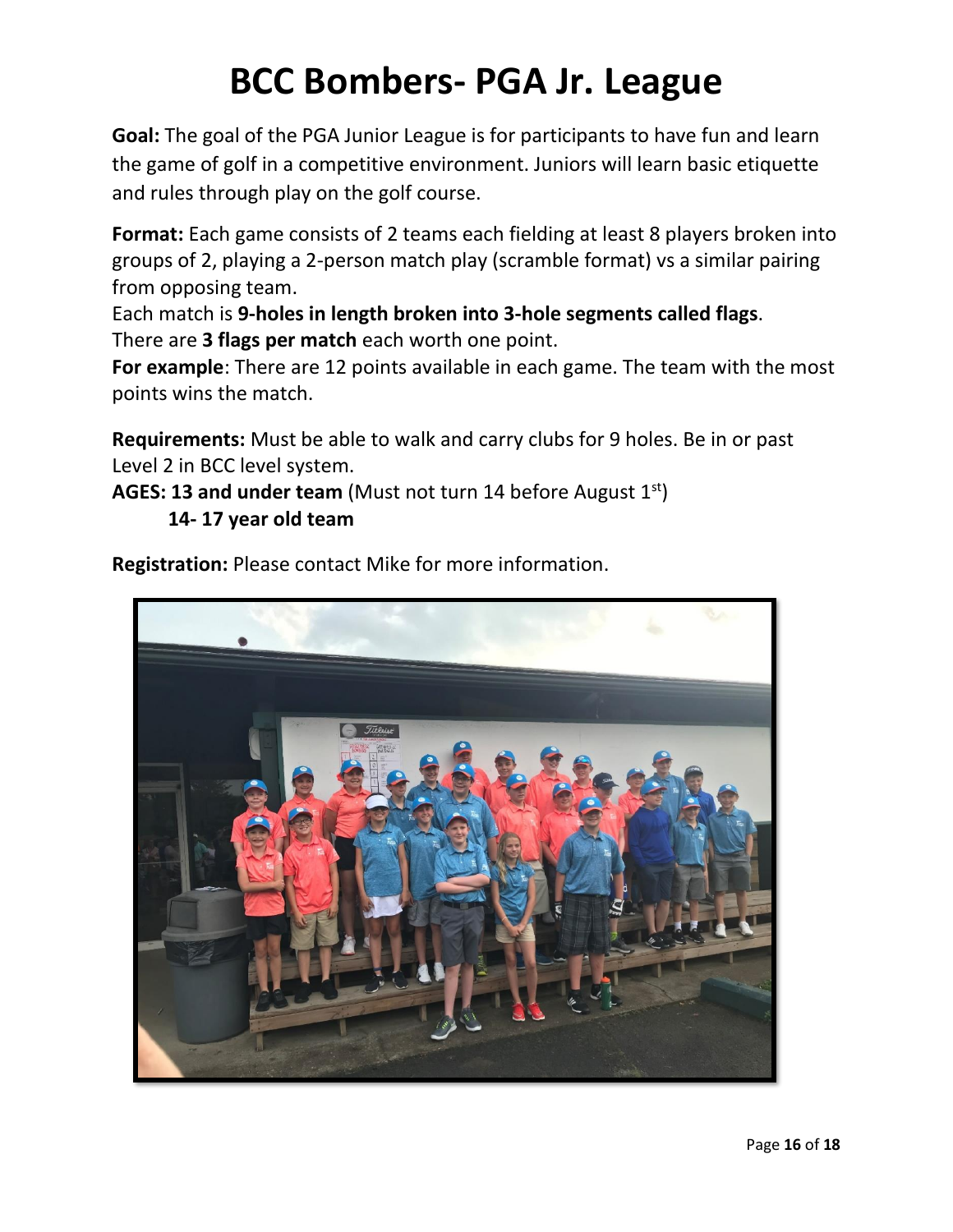### **Bridgeport Country Club Junior Golf 2022 Registration Form**

| (PLEASE PROVIDE A LIST OF ANY ALLERGIES WHEN TURNING IN REGISTRATION FORM)                                                                                                                                                                                                                                                                                                                                                                                                                                                                                                                                                                    |  |  |
|-----------------------------------------------------------------------------------------------------------------------------------------------------------------------------------------------------------------------------------------------------------------------------------------------------------------------------------------------------------------------------------------------------------------------------------------------------------------------------------------------------------------------------------------------------------------------------------------------------------------------------------------------|--|--|
|                                                                                                                                                                                                                                                                                                                                                                                                                                                                                                                                                                                                                                               |  |  |
|                                                                                                                                                                                                                                                                                                                                                                                                                                                                                                                                                                                                                                               |  |  |
| Golf Skill Level: Beginner_____ Intermediate____ Advanced_____                                                                                                                                                                                                                                                                                                                                                                                                                                                                                                                                                                                |  |  |
| Do You Need Clubs? Yes____ No____ Right Handed____ Left Handed____                                                                                                                                                                                                                                                                                                                                                                                                                                                                                                                                                                            |  |  |
| THE CLINICS WILL BE TAUGHT BY PGA PROFESSIONAL AND U.S. KIDS GOLF MASTER KIDS COACH MIKE GERVAIS.<br>FOR MORE DETAILS OR QUESTIONS PLEASE CONTACT MIKE @ (304) 842-3111 OR MGERVAISPGA@GMAIL.COM                                                                                                                                                                                                                                                                                                                                                                                                                                              |  |  |
| PLEASE RETURN THIS FORM BEFORE OR ON DATE OF FIRST CLINIC ATTENDING                                                                                                                                                                                                                                                                                                                                                                                                                                                                                                                                                                           |  |  |
| ________CASH __________CHECK _________ Member Charge____________                                                                                                                                                                                                                                                                                                                                                                                                                                                                                                                                                                              |  |  |
| As guardian of the above named minor, I grant permission for them to participate in all activities of the<br>BCC Junior Golf program at Bridgeport CC. I recognize that cameras may be present during sessions, I<br>agree to have my child photographed, and I agree to allow Bridgeport County Club using these photos<br>for future ads and promotions. If I wish to opt-out, I agree to submit in writing to BCC business office the<br>opt-out request.                                                                                                                                                                                  |  |  |
| I also recognize that engaging in recreational activities results in an assumption of some degree of risk<br>on the part of the person participating and as such there exist likelihood for injury incidental to<br>participating. I certify the participant is in good health and able to participate with no limitations. In the<br>event a medical emergency were to happen on the premises when I am not present or cannot be<br>contacted, I give my permission to secure medical attention. Also, I hereby release, Bridgeport Country<br>Club and all clinical instructors and volunteers of all liabilities due to injury or illness. |  |  |

| Parent    |               |
|-----------|---------------|
| Signature | $\sim$ $\sim$ |
|           |               |